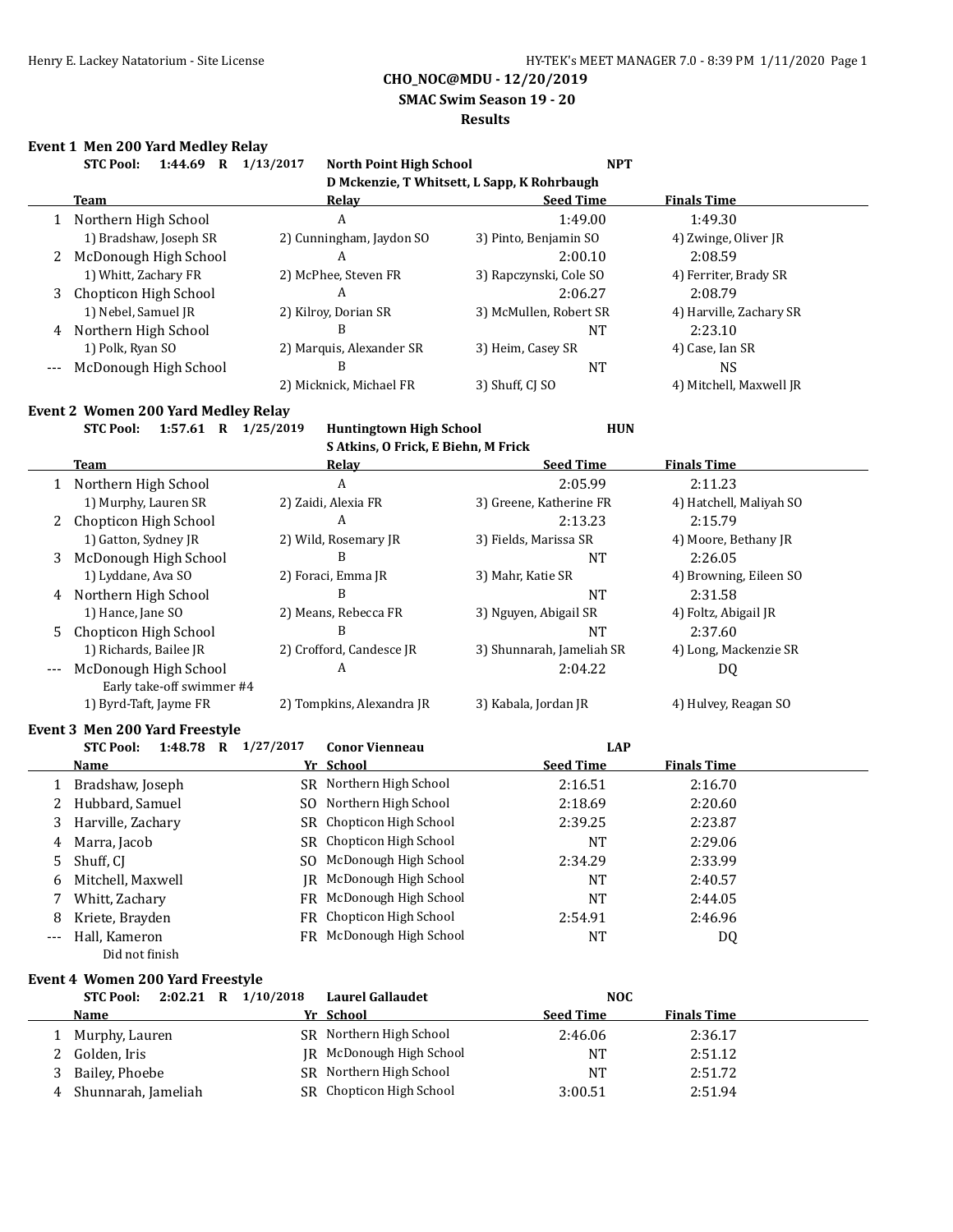**SMAC Swim Season 19 - 20**

### **Results**

## **(Event 4 Women 200 Yard Freestyle)**

|       | <b>Name</b>                                           |                   | Yr School                                            | <b>Seed Time</b> | <b>Finals Time</b> |
|-------|-------------------------------------------------------|-------------------|------------------------------------------------------|------------------|--------------------|
| 5     | Belleavoine, Hope                                     |                   | SR Chopticon High School                             | <b>NT</b>        | 2:57.39            |
| 6     | Means, Rebecca                                        |                   | FR Northern High School                              | <b>NT</b>        | 2:58.06            |
| 7     | Breiterman, Sara                                      |                   | FR Chopticon High School                             | <b>NT</b>        | 3:03.19            |
| 8     | Clark, Mia                                            | FR                | McDonough High School                                | 3:09.34          | 3:11.78            |
| 9     | Plum, Lea                                             | IR                | Chopticon High School                                | <b>NT</b>        | x3:16.21           |
| 10    | Smith, Charity                                        | SR                | Northern High School                                 | 3:21.54          | x3:18.90           |
| 11    | Wade, Haley                                           |                   | JR McDonough High School                             | 3:43.31          | 3:51.51            |
|       | Event 5 Men 200 Yard IM                               |                   |                                                      |                  |                    |
|       | <b>STC Pool:</b><br>2:03.35 R 1/12/2018               |                   | <b>Conor Vienneau</b>                                | <b>LAP</b>       |                    |
|       | <u>Name</u>                                           |                   | Yr School                                            | <b>Seed Time</b> | <b>Finals Time</b> |
| 1     | Cunningham, Jaydon                                    |                   | SO Northern High School                              | 1:58.45          | 2:00.14R           |
| 2     | Hunt, Ethan                                           |                   | SR Northern High School                              | 2:40.94          | 2:36.42            |
| 3     | McPhee, Steven                                        |                   | FR McDonough High School                             | 2:43.41          | 2:42.45            |
| 4     | Kilroy, Dorian                                        |                   | SR Chopticon High School                             | 2:43.22          | 2:45.94            |
| 5     | Micknick, Michael                                     | FR                | McDonough High School                                | 2:57.98          | 2:49.82            |
| 6     | Dalton, Isaac                                         | S <sub>0</sub>    | Chopticon High School                                | <b>NT</b>        | 2:55.60            |
| 7     | Whitten, Evan                                         | S <sub>0</sub>    | McDonough High School                                | 3:00.61          | 3:03.10            |
|       |                                                       |                   |                                                      |                  |                    |
|       | Event 6 Women 200 Yard IM<br>STC Pool:<br>$2:14.68$ R | 1/20/2017         |                                                      | <b>LEO</b>       |                    |
|       | <u>Name</u>                                           |                   | <b>Hayley Newton</b><br>Yr School                    | <b>Seed Time</b> | <b>Finals Time</b> |
| 1     | Wild, Rosemary                                        |                   | JR Chopticon High School                             | 2:40.88          | 2:37.56            |
| 2     | Greene, Katherine                                     |                   | FR Northern High School                              | 2:45.00          | 2:43.97            |
| 3     | Hatchell, Maliyah                                     | SO.               | Northern High School                                 | 2:54.43          | 2:52.50            |
| 4     | Fields, Marissa                                       |                   | SR Chopticon High School                             | 2:54.87          | 2:53.42            |
| 5     | Mahr, Katie                                           |                   | SR McDonough High School                             | 2:54.74          | 2:54.81            |
| 6     | Hulvey, Reagan                                        | SO.               | McDonough High School                                | 3:01.96          | 3:01.79            |
| 7     | Browning, Eileen                                      | SO.               | McDonough High School                                | 3:11.53          | 3:05.47            |
| 8     | Richards, Bailee                                      | IR                | Chopticon High School                                | 3:19.28          | 3:13.58            |
| 9     | Crofford, Candesce                                    | IR                | Chopticon High School                                | 3:22.63          | x3:22.08           |
|       |                                                       |                   |                                                      |                  |                    |
|       | Event 7 Men 50 Yard Freestyle                         |                   |                                                      |                  |                    |
|       | <b>STC Pool:</b>                                      | 22.07 R 1/15/2016 | <b>Matthew Essing</b>                                | <b>NPT</b>       |                    |
|       | <u>Name</u>                                           |                   | Yr School                                            | <b>Seed Time</b> | <b>Finals Time</b> |
| 1     | Rapczynski, Cole                                      | SO.               | McDonough High School                                | 24.56            | 24.40              |
| 2     | Zwinge, Oliver                                        |                   | <b>IR</b> Northern High School                       | 25.02            | 25.26              |
| 3     | Ferriter, Brady                                       |                   | SR McDonough High School<br>SR Chopticon High School | 26.25            | 25.72              |
| 4     | Harville, Zachary                                     |                   |                                                      | 28.86            | 28.71              |
| 5     | Marquis, Alexander                                    | SR.               | Northern High School<br>Northern High School         | 29.63            | 29.05              |
| 6     | Heim, Casey                                           | SR                |                                                      | <b>NT</b>        | 29.67              |
| 7     | Hurley, Jake                                          | SR                | Northern High School                                 | 29.05            | x29.83             |
| 8     | Bowser, Connor                                        | FR                | Chopticon High School<br>Chopticon High School       | <b>NT</b>        | 32.52              |
| 9     | Fields, Connor                                        | FR.               |                                                      | 33.05            | 34.40              |
| 10    | Scheller, Carson                                      |                   | FR Chopticon High School                             | 37.08            | x40.09             |
| 11    | Lester, Cristhian                                     |                   | McDonough High School                                | <b>NT</b>        | 40.97              |
| $---$ | Salley, Demetrius                                     |                   | SR McDonough High School                             | 31.71            | <b>NS</b>          |
|       | <b>Event 8 Women 50 Yard Freestyle</b>                |                   |                                                      |                  |                    |
|       | <b>STC Pool:</b>                                      | 25.17 R 1/11/2019 | <b>Megan Schueller</b>                               | LAP              |                    |
|       | <u>Name</u>                                           |                   | Yr School                                            | <b>Seed Time</b> | <b>Finals Time</b> |
| 1     | Tompkins, Alexandra                                   |                   | JR McDonough High School                             | <b>NT</b>        | 26.62              |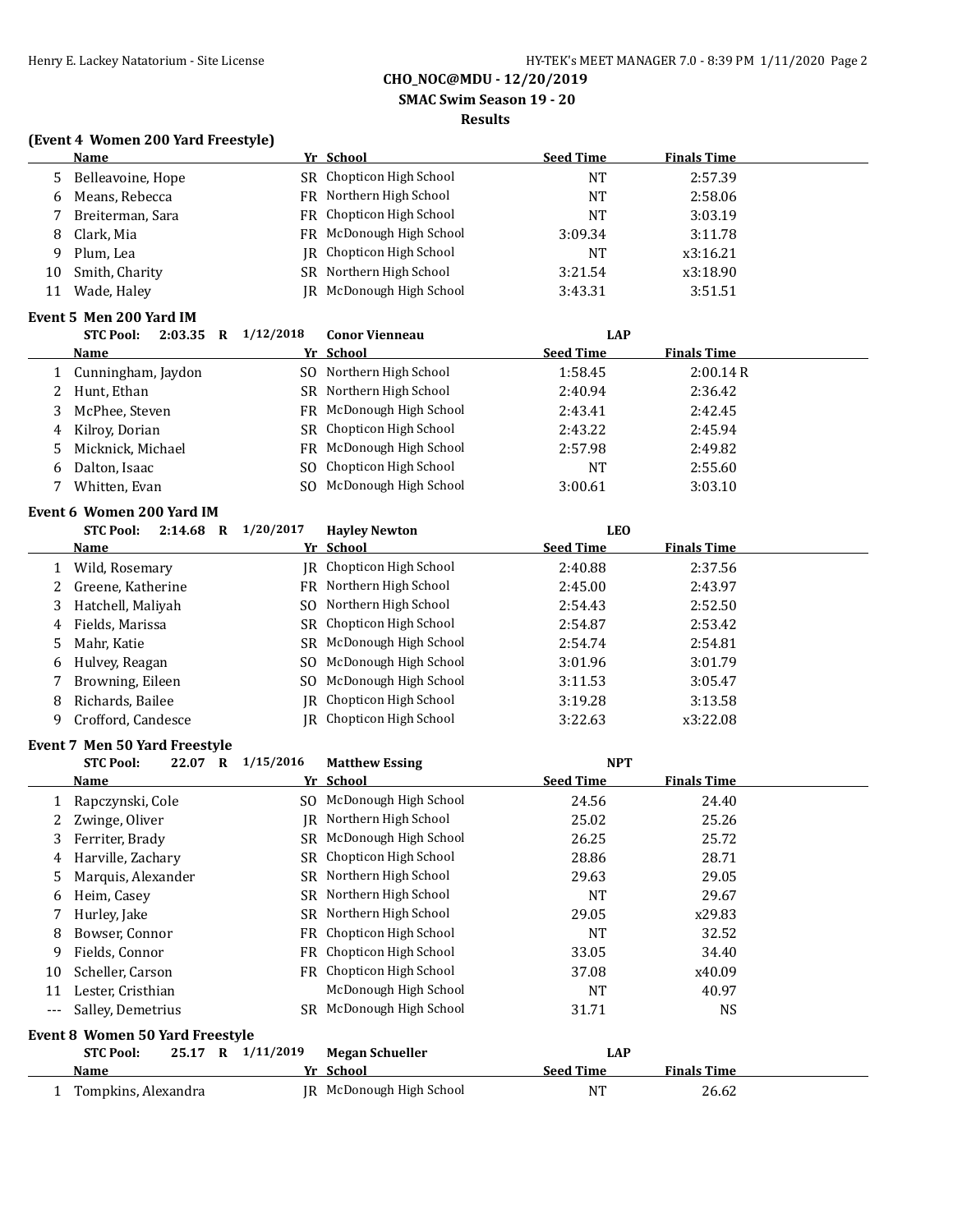**SMAC Swim Season 19 - 20**

### **Results**

## **(Event 8 Women 50 Yard Freestyle)**

|    | <b>Name</b>        |    | Yr School                | <b>Seed Time</b> | <b>Finals Time</b> |  |
|----|--------------------|----|--------------------------|------------------|--------------------|--|
|    | 2 Moore, Bethany   |    | IR Chopticon High School | 29.72            | 29.71              |  |
| 3  | Kabala, Jordan     | IR | McDonough High School    | <b>NT</b>        | 30.01              |  |
| 4  | Hatchell, Maliyah  |    | SO Northern High School  | 30.31            | 31.94              |  |
|    | 5 Denham, Kylie    |    | SO Chopticon High School | <b>NT</b>        | 33.28              |  |
| 6  | Gaare, Megan       | IR | Northern High School     | 32.23            | 33.60              |  |
|    | Guy, Grace         |    | SO Chopticon High School | 34.32            | 33.78              |  |
| 8  | Weisburgh, Lucy    |    | SO Northern High School  | 34.85            | 34.04              |  |
| 9  | Anderson, Kaidence |    | SO McDonough High School | 33.58            | 35.11              |  |
| 10 | Higgs, Abby        |    | IR Chopticon High School | NT               | x37.49             |  |
| 11 | Cimento, Veronica  |    | FR Northern High School  | 42.03            | x40.94             |  |
| 12 | Bennett, Paige     |    | FR McDonough High School | 41.20            | x42.74             |  |

#### **Event 11 Men 100 Yard Butterfly**

| <b>STC Pool:</b><br>54.60 | R | 1/13/2017 | <b>Alec Bacon</b>               | LEO              |                    |  |
|---------------------------|---|-----------|---------------------------------|------------------|--------------------|--|
| <b>Name</b>               |   |           | Yr School                       | <b>Seed Time</b> | <b>Finals Time</b> |  |
| 1 Pinto, Benjamin         |   |           | SO Northern High School         | 58.23            | 58.73              |  |
| 2 Hunt, Ethan             |   |           | SR Northern High School         | 1:13.66          | 1:12.42            |  |
| 3 Dalton, Isaac           |   |           | SO Chopticon High School        | 1:17.16          | 1:16.30            |  |
| 4 Shuff, CI               |   |           | SO McDonough High School        | 1:26.55          | 1:25.48            |  |
| 5 Green, Malachi          |   |           | <b>IR</b> McDonough High School | 1:33.30          | 1:34.35            |  |

#### **Event 12 Women 100 Yard Butterfly**

|   | <b>STC Pool:</b><br>1:00.67<br>R | 1/20/2017 | Laurel Gallaudet         | <b>NOC</b>       |                    |  |
|---|----------------------------------|-----------|--------------------------|------------------|--------------------|--|
|   | <b>Name</b>                      |           | Yr School                | <b>Seed Time</b> | <b>Finals Time</b> |  |
|   | Gatton, Sydney                   |           | IR Chopticon High School | 1:24.78          | 1:22.91            |  |
|   | 2 Nguyen, Abigail                |           | SR Northern High School  | 1:29.56          | 1:27.44            |  |
| 3 | Hulvey, Reagan                   |           | SO McDonough High School | 1:30.45          | 1:32.11            |  |
| 4 | Cusmano, Megan                   |           | IR Chopticon High School | 1:35.89          | 1:35.52            |  |
|   | 5 Gaare, Megan                   |           | IR Northern High School  | 1:35.20          | 1:36.94            |  |
| 6 | Golden, Iris                     |           | IR McDonough High School | NT               | 1:37.07            |  |
|   | Shunnarah, Jameliah              |           | SR Chopticon High School | 1:38.54          | 1:37.58            |  |
| 8 | Vallandingham, Blayre            |           | SR Chopticon High School | NT               | x1:56.25           |  |
| 9 | Heyl, Lindsay                    |           | IR McDonough High School | NT               | 2:04.71            |  |

#### **Event 13 Men 100 Yard Freestyle**

|    | <b>STC Pool:</b>  | 49.30 | R | 1/15/2016 | <b>Matthew Essing</b>    |                  | <b>NPT</b>         |  |
|----|-------------------|-------|---|-----------|--------------------------|------------------|--------------------|--|
|    | <b>Name</b>       |       |   |           | Yr School                | <b>Seed Time</b> | <b>Finals Time</b> |  |
|    | Rapczynski, Cole  |       |   |           | SO McDonough High School | 53.76            | 53.49              |  |
|    | Zwinge, Oliver    |       |   | IR        | Northern High School     | 58.01            | 58.09              |  |
| 3  | McMullen, Robert  |       |   |           | SR Chopticon High School | NT               | 58.43              |  |
| 4  | Plummer, Faris    |       |   |           | SR McDonough High School | 1:03.89          | 1:05.70            |  |
| 5. | Hurley, Jake      |       |   |           | SR Northern High School  | 1:10.22          | 1:08.43            |  |
| 6  | Polk, Ryan        |       |   |           | SO Northern High School  | 1:16.85          | 1:10.16            |  |
|    | Kriete, Brayden   |       |   |           | FR Chopticon High School | NT               | 1:14.72            |  |
| 8  | Case, Ian         |       |   |           | SR Northern High School  | 1:20.28          | x1:15.97           |  |
| 9  | Fields, Connor    |       |   |           | FR Chopticon High School | NT               | 1:18.84            |  |
| 10 | Salley, Demetrius |       |   |           | SR McDonough High School | 1:43.98          | 1:19.30            |  |
| 11 | Spell, Kevin      |       |   | FR.       | McDonough High School    | 1:55.27          | x1:26.20           |  |
| 12 | Absher, Tabor     |       |   |           | FR Chopticon High School | NT               | x1:28.73           |  |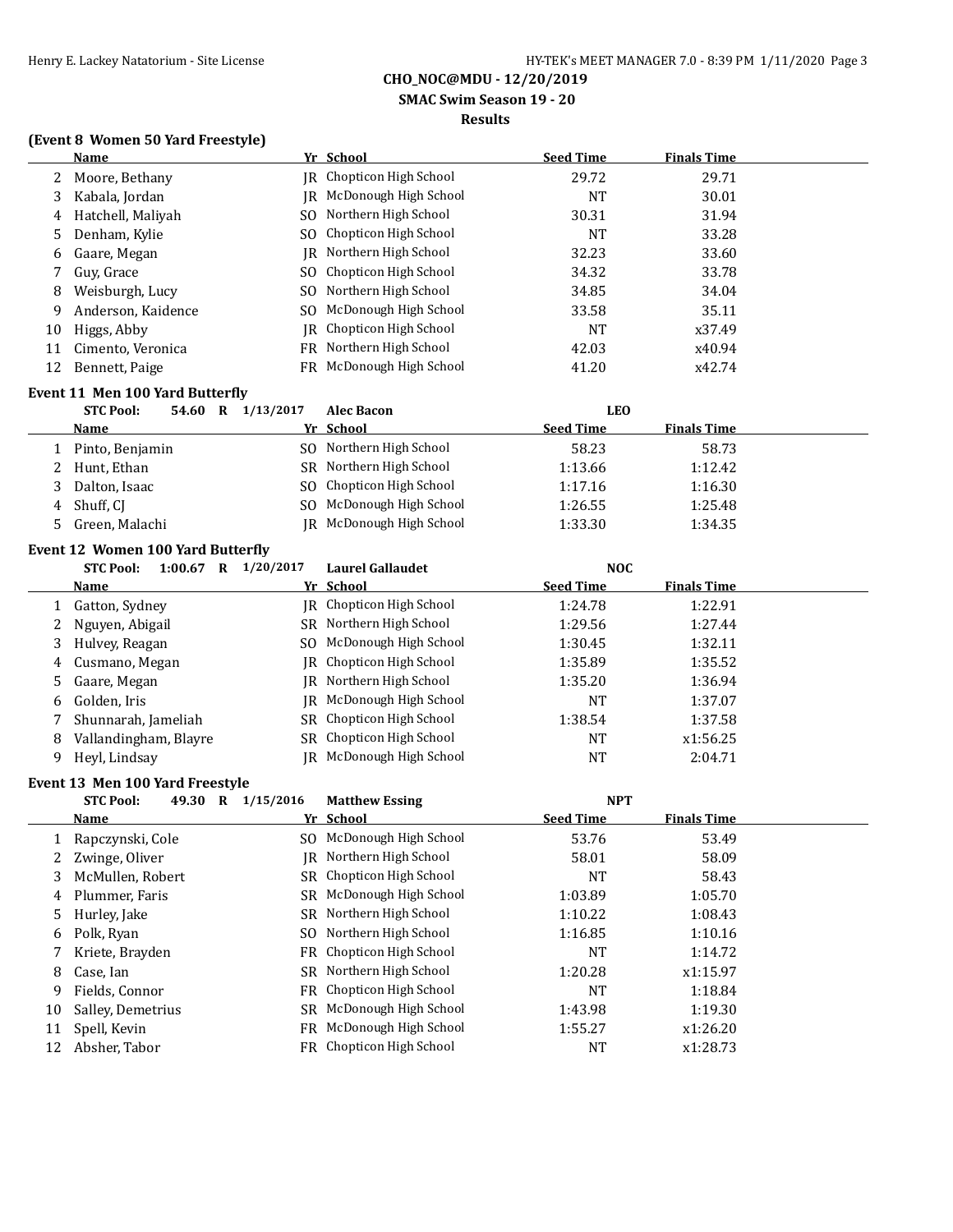**SMAC Swim Season 19 - 20**

## **Results**

## **Event 14 Women 100 Yard Freestyle**

|    | <b>STC Pool:</b>                                        | 55.99 R 1/10/2018 | <b>Nathalie LaFontant</b>                    | <b>NPT</b>                     |                          |
|----|---------------------------------------------------------|-------------------|----------------------------------------------|--------------------------------|--------------------------|
|    | Name                                                    |                   | Yr School                                    | <b>Seed Time</b>               | <b>Finals Time</b>       |
| 1  | Zaidi, Alexia                                           |                   | FR Northern High School                      | 58.12                          | 57.93                    |
| 2  | Byrd-Taft, Jayme                                        |                   | FR McDonough High School                     | <b>NT</b>                      | 1:02.90                  |
| 3  | Moore, Bethany                                          |                   | JR Chopticon High School                     | 1:08.17                        | 1:07.03                  |
| 4  | Hance, Jane                                             |                   | SO Northern High School                      | <b>NT</b>                      | 1:13.74                  |
| 5  | Foraci, Emma                                            |                   | JR McDonough High School                     | <b>NT</b>                      | 1:15.06                  |
| 6  | Foltz, Abigail                                          |                   | <b>IR</b> Northern High School               | <b>NT</b>                      | 1:16.00                  |
| 7  | Lyddane, Ava                                            | SO.               | McDonough High School                        | 1:16.86                        | 1:16.68                  |
| 8  | Belleavoine, Hope                                       | <b>SR</b>         | Chopticon High School                        | 1:21.57                        | 1:17.99                  |
| 9  | Adair, Gracilyn                                         |                   | FR McDonough High School                     | <b>NT</b>                      | x1:21.96                 |
| 10 | Wood, Katie                                             | SR                | Chopticon High School                        | 1:20.92                        | 1:22.56                  |
| 11 | Smith, Charity                                          |                   | SR Northern High School                      | 1:20.13                        | x1:25.29                 |
| 12 | Gardiner, Kaitlyn                                       |                   | SO Chopticon High School                     | 1:33.36                        | x1:29.36                 |
|    |                                                         |                   |                                              |                                |                          |
|    | Event 15 Men 500 Yard Freestyle                         |                   |                                              |                                |                          |
|    | <b>STC Pool:</b><br>4:55.68 R 1/25/2019                 |                   | <b>Connor Currie</b>                         | <b>HUN</b>                     |                          |
|    | Name                                                    |                   | Yr School                                    | <b>Seed Time</b>               | <b>Finals Time</b>       |
| 1  | Pinto, Benjamin                                         |                   | SO Northern High School                      | 5:20.01                        | 5:21.01                  |
| 2  | Hubbard, Samuel                                         |                   | SO Northern High School                      | 6:29.15                        | 6:42.34                  |
| 3  | Marra, Jacob                                            |                   | SR Chopticon High School                     | 6:37.71                        | 6:55.80                  |
| 4  | Mitchell, Maxwell                                       |                   | JR McDonough High School                     | 7:22.36                        | 7:27.20                  |
| 5  | Whitten, Evan                                           |                   | SO McDonough High School                     | 7:27.78                        | 7:38.93                  |
| 6  | Nebel, Samuel                                           |                   | <b>JR</b> Chopticon High School              | <b>NT</b>                      | 7:51.82                  |
|    |                                                         |                   |                                              |                                |                          |
|    | Event 16 Women 500 Yard Freestyle<br>5:30.94 R 2/4/2019 |                   |                                              |                                |                          |
|    | <b>STC Pool:</b>                                        |                   | <b>Nyah Hartwell</b>                         | <b>NOC</b><br><b>Seed Time</b> | <b>Finals Time</b>       |
|    | Name                                                    |                   | Yr School                                    |                                |                          |
| 1  | Greene, Katherine                                       |                   | FR Northern High School                      | 6:31.48                        | 6:38.58                  |
| 2  | Mahr, Katie                                             |                   | SR McDonough High School                     | 7:00.92                        | 6:55.71                  |
| 3  | Gatton, Sydney                                          | IR                | Chopticon High School                        | 7:22.51                        | 7:10.91                  |
| 4  | Browning, Eileen                                        | SO.               | McDonough High School                        | <b>NT</b>                      | 7:27.27                  |
| 5  | Nguyen, Abigail                                         |                   | SR Northern High School                      | 7:29.17                        | 7:34.96                  |
| 6  | Richards, Bailee                                        |                   | IR Chopticon High School                     | 7:41.92                        | 7:35.72                  |
|    | Event 17 Men 200 Yard Freestyle Relay                   |                   |                                              |                                |                          |
|    | <b>STC Pool:</b><br>1:35.69 R 1/27/2017                 |                   | La Plata High School                         | <b>LAP</b>                     |                          |
|    |                                                         |                   | M Bowlin, O Melendez, L Vienneau, C Vienneau |                                |                          |
|    | <b>Team</b>                                             |                   | <u>Relay</u>                                 | <b>Seed Time</b>               | <b>Finals Time</b>       |
| 1  | Northern High School                                    |                   | A                                            | 1:41.98                        | 1:40.77                  |
|    | 1) Pinto, Benjamin SO                                   |                   | 2) Bradshaw, Joseph SR                       | 3) Zwinge, Oliver JR           | 4) Cunningham, Jaydon SO |
| 2  | McDonough High School                                   |                   | A                                            | 1:44.26                        | 1:45.07                  |
|    | 1) Ferriter, Brady SR                                   |                   | 2) McPhee, Steven FR                         | 3) Plummer, Faris SR           | 4) Rapczynski, Cole SO   |
| 3  | Chopticon High School                                   |                   | А                                            | 1:53.76                        | 1:50.67                  |
|    | 1) McMullen, Robert SR                                  |                   | 2) Dalton, Isaac SO                          | 3) Marra, Jacob SR             | 4) Harville, Zachary SR  |
|    | 4 Northern High School                                  |                   | B                                            | <b>NT</b>                      | 1:57.10                  |
|    | 1) Hubbard, Samuel SO                                   |                   | 2) Heim, Casey SR                            | 3) Hurley, Jake SR             | 4) Hunt, Ethan SR        |
| 5. | McDonough High School                                   |                   | B                                            | <b>NT</b>                      | 1:59.39                  |
|    | 1) Salley, Demetrius SR                                 |                   | 2) Arnold, Joey SO                           | 3) Whitten, Evan SO            | 4) Green, Malachi JR     |
| 6  | Chopticon High School                                   |                   | B                                            | NT                             | 2:24.72                  |
|    | 1) Scheller, Carson FR                                  |                   | 2) Kriete, Brayden FR                        | 3) Bowser, Connor FR           | 4) Fields, Connor FR     |
|    |                                                         |                   |                                              |                                |                          |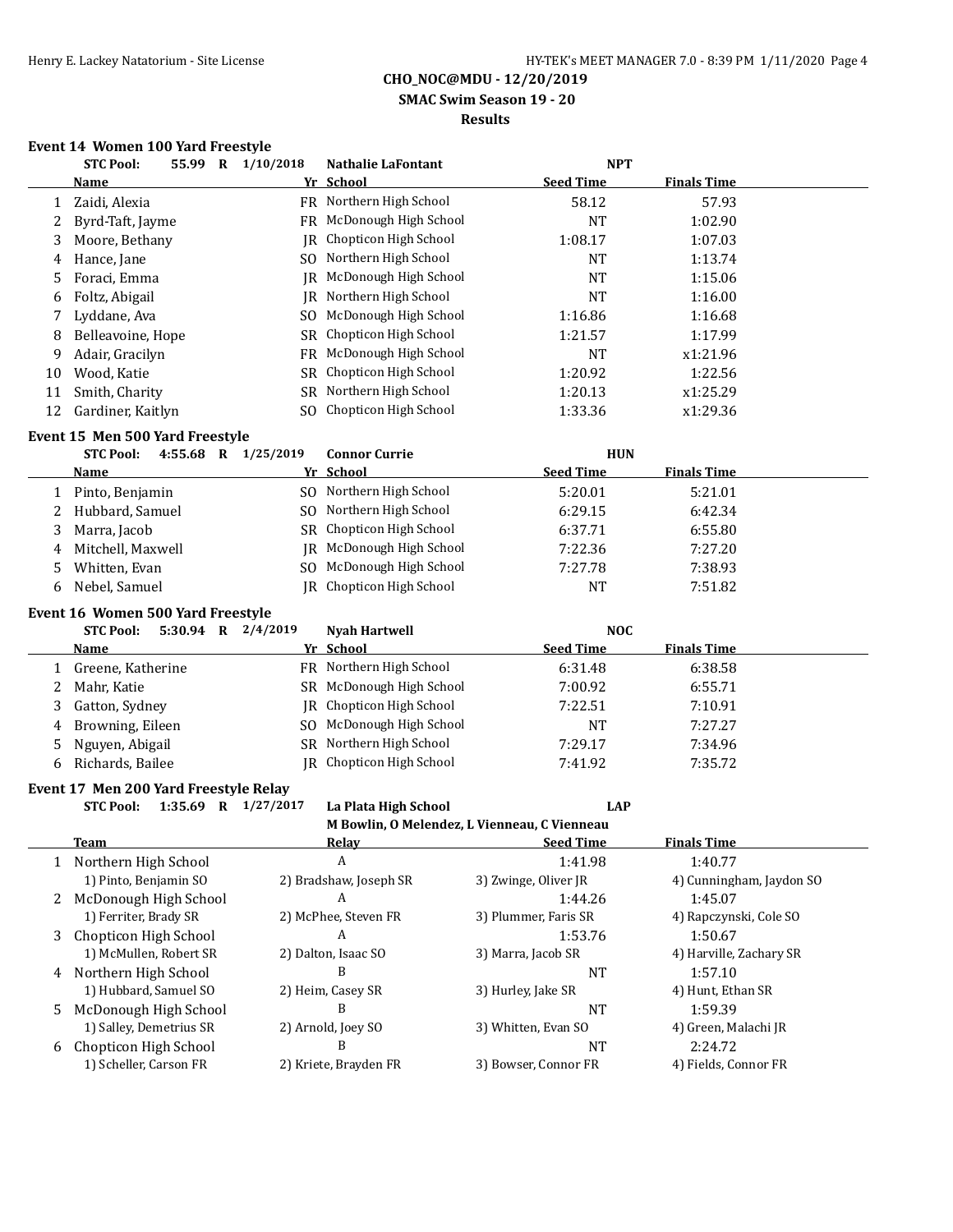## **SMAC Swim Season 19 - 20**

## **Results**

## **Event 18 Women 200 Yard Freestyle Relay**

|     | 1:47.39 R 1/25/2017<br><b>STC Pool:</b>   |           | <b>North Point High School</b>                | <b>NPT</b>              |                       |
|-----|-------------------------------------------|-----------|-----------------------------------------------|-------------------------|-----------------------|
|     |                                           |           | C Arquero, C Essing, M Rivenburg, N LaFontant |                         |                       |
|     | <b>Team</b>                               |           | <b>Relay</b>                                  | <b>Seed Time</b>        | <b>Finals Time</b>    |
|     | 1 McDonough High School                   |           | A                                             | 1:52.10                 | 1:52.92               |
|     | 1) Tompkins, Alexandra JR                 |           | 2) Byrd-Taft, Jayme FR                        | 3) Kabala, Jordan JR    | 4) Hulvey, Reagan SO  |
|     | 2 Northern High School                    |           | A                                             | 1:59.21                 | 2:01.21               |
|     | 1) Hatchell, Maliyah SO                   |           | 2) Murphy, Lauren SR                          | 3) Greene, Katherine FR | 4) Zaidi, Alexia FR   |
|     | 3 Northern High School                    |           | B                                             | <b>NT</b>               | 2:14.94               |
|     | 1) Brannon, Svetlana JR                   |           | 2) Weisburgh, Lucy SO                         | 3) Foltz, Abigail JR    | 4) Gaare, Megan JR    |
|     | 4 Chopticon High School                   |           | A                                             | 1:57.88                 | 2:15.76               |
|     | 1) Belleavoine, Hope SR                   |           | 2) Shunnarah, Jameliah SR                     | 3) Guy, Grace SO        | 4) Long, Mackenzie SR |
| 5   | McDonough High School                     |           | B                                             | NT                      | 2:24.40               |
|     | 1) Anderson, Kaidence SO                  |           | 2) Clark, Mia FR                              | 3) Bennett, Paige FR    | 4) Golden, Iris JR    |
|     | 6 Chopticon High School                   |           | B                                             | <b>NT</b>               | 2:25.41               |
|     | 1) Denham, Kylie SO                       |           | 2) Gillingham, Briley JR                      | 3) Plum, Lea JR         | 4) Higgs, Abby JR     |
|     | <b>Event 19 Men 100 Yard Backstroke</b>   |           |                                               |                         |                       |
|     | <b>STC Pool:</b><br>56.50 R 1/16/2019     |           | <b>Ben Voelker</b>                            | <b>CAL</b>              |                       |
|     | Name                                      |           | Yr School                                     | <b>Seed Time</b>        | <b>Finals Time</b>    |
| 1   | Bradshaw, Joseph                          |           | SR Northern High School                       | 1:07.56                 | 1:08.40               |
| 2   | McMullen, Robert                          |           | SR Chopticon High School                      | <b>NT</b>               | 1:17.97               |
|     |                                           |           | JR Chopticon High School                      | 1:23.36                 |                       |
| 3   | Nebel, Samuel                             |           | SO Northern High School                       |                         | 1:22.89               |
| 4   | Polk, Ryan                                |           | SR Northern High School                       | 1:28.73                 | 1:23.22               |
| 5   | Case, Ian                                 |           |                                               | 1:26.25                 | 1:24.21               |
| 6   | Arnold, Joey                              | SO.       | McDonough High School                         | 1:32.84                 | 1:31.85               |
| 7   | Whitt, Zachary                            | FR.       | McDonough High School                         | 1:26.55                 | 1:37.29               |
| 8   | Heim, Casey                               | <b>SR</b> | Northern High School                          | <b>NT</b>               | x1:43.00              |
| 9   | Absher, Tabor                             | <b>FR</b> | Chopticon High School                         | 1:51.13                 | 1:48.49               |
| --- | Bowser, Connor                            | <b>FR</b> | Chopticon High School                         | <b>NT</b>               | <b>NS</b>             |
| --- | Plummer, Faris                            |           | SR McDonough High School                      | 1:28.12                 | <b>NS</b>             |
|     | <b>Event 20 Women 100 Yard Backstroke</b> |           |                                               |                         |                       |
|     | 1:02.27 R 1/29/2018<br><b>STC Pool:</b>   |           | <b>Maddie Frick</b>                           | <b>HUN</b>              |                       |
|     | Name                                      |           | Yr School                                     | <b>Seed Time</b>        | <b>Finals Time</b>    |
| 1   | Byrd-Taft, Jayme                          |           | FR McDonough High School                      | 1:16.44                 | 1:17.43               |
| 2   | Murphy, Lauren                            |           | SR Northern High School                       | 1:18.46                 | 1:17.71               |
| 3   | Fields, Marissa                           |           | SR Chopticon High School                      | <b>NT</b>               | 1:18.49               |
| 4   | Hance, Jane                               |           | SO Northern High School                       | 1:24.04                 | 1:24.62               |
| 5   | Brannon, Svetlana                         |           | JR Northern High School                       | 1:34.22                 | 1:30.99               |
| 6   | Anderson, Kaidence                        |           | SO McDonough High School                      | NT                      | 1:31.83               |
|     | Lyddane, Ava                              | SO.       | McDonough High School                         | 1:31.68                 | 1:33.10               |
| 8   | Guy, Grace                                | SO.       | Chopticon High School                         | <b>NT</b>               | 1:35.19               |
|     | Plum, Lea                                 | IR        | Chopticon High School                         | <b>NT</b>               | 1:40.08               |
| 9   |                                           |           | Chopticon High School                         |                         |                       |
| 10  | Cusmano, Megan                            | IR        |                                               | NT                      | x1:47.89              |
| 11  | Nestor, Caroline                          |           | FR Northern High School                       | <b>NT</b>               | x1:50.98              |
|     | <b>Event 21 Men 100 Yard Breaststroke</b> |           |                                               |                         |                       |
|     | <b>STC Pool:</b><br>1:00.88 R 12/13/2019  |           | <b>Kristopher Schueller</b>                   | <b>LAP</b>              |                       |
|     | <u>Name</u>                               | Yr        | School                                        | <b>Seed Time</b>        | <b>Finals Time</b>    |
| 1   | Cunningham, Jaydon                        |           | SO Northern High School                       | 57.83                   | 57.36R                |
| 2   | Kilroy, Dorian                            |           | SR Chopticon High School                      | 1:18.19                 | 1:18.17               |
| 3   | McPhee, Steven                            |           | FR McDonough High School                      | 1:18.59                 | 1:19.77               |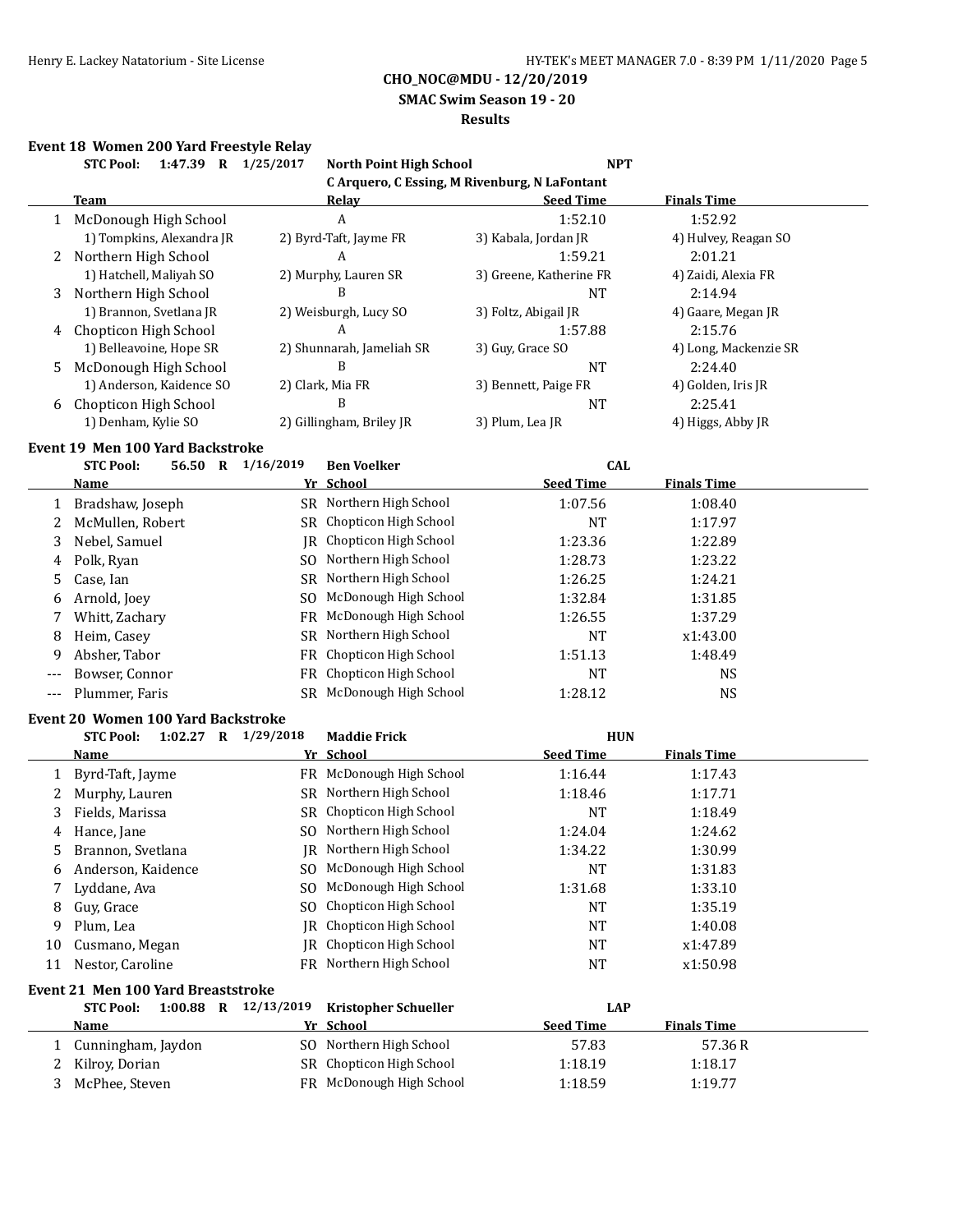**SMAC Swim Season 19 - 20**

## **Results**

#### **(Event 21 Men 100 Yard Breaststroke)**

|     | Name                                 |           | Yr School             | <b>Seed Time</b> | <b>Finals Time</b> |  |
|-----|--------------------------------------|-----------|-----------------------|------------------|--------------------|--|
| 4   | Micknick, Michael                    | FR.       | McDonough High School | 1:22.19          | 1:30.21            |  |
| 5   | Marquis, Alexander                   | SR        | Northern High School  | 1:36.26          | 1:30.82            |  |
|     | Event 22 Women 100 Yard Breaststroke |           |                       |                  |                    |  |
|     | <b>STC Pool:</b><br>$1:10.18$ R      | 1/20/2017 | <b>Kelly Moton</b>    | <b>NOC</b>       |                    |  |
|     | Name                                 |           | Yr School             | <b>Seed Time</b> | <b>Finals Time</b> |  |
|     | Tompkins, Alexandra                  | IR        | McDonough High School | 1:10.36          | 1:08.55R           |  |
|     | Zaidi, Alexia                        | FR.       | Northern High School  | 1:10.79          | 1:09.64R           |  |
| 3   | Wild, Rosemary                       | IR        | Chopticon High School | 1:19.59          | 1:21.46            |  |
| 4   | Foraci, Emma                         | IR        | McDonough High School | 1:31.34          | 1:32.49            |  |
| 5   | Means, Rebecca                       | FR        | Northern High School  | 1:36.18          | 1:34.42            |  |
| 6   | Cole, Eleanor                        | FR        | Northern High School  | 1:34.53          | 1:35.19            |  |
|     | Crofford, Candesce                   | IR        | Chopticon High School | 1:40.10          | 1:39.64            |  |
| 8   | Will, Riva                           | SO.       | Northern High School  | 1:41.25          | x1:42.37           |  |
| 9   | Higgs, Abby                          | IR        | Chopticon High School | 1:48.88          | 1:46.07            |  |
| 10  | Wood, Katie                          | SR        | Chopticon High School | <b>NT</b>        | x1:55.50           |  |
| --- | Adair, Gracilyn                      | FR        | McDonough High School | 1:41.95          | DQ                 |  |
|     | Non-simultaneous arms                |           |                       |                  |                    |  |

#### **Event 23 Men 400 Yard Freestyle Relay**

#### **STC Pool: 3:28.75 R 1/15/2016 Leonardtown High School LEO D Pinno, B Carrigg, H Race III, A Bacon**

|   | oo,                     |                          |                         |                         |  |  |
|---|-------------------------|--------------------------|-------------------------|-------------------------|--|--|
|   | Team                    | Relav                    | <b>Seed Time</b>        | <b>Finals Time</b>      |  |  |
|   | Northern High School    | А                        | 3:50.30                 | 4:26.55                 |  |  |
|   | 1) Hunt, Ethan SR       | 2) Marquis, Alexander SR | 3) Hurley, Jake SR      | 4) Hubbard, Samuel SO   |  |  |
|   | 2 McDonough High School | A                        | 4:37.15                 | 4:32.03                 |  |  |
|   | 1) Shuff, CJ SO         | 2) Whitten, Evan SO      | 3) Micknick, Michael FR | 4) Green, Malachi JR    |  |  |
| 3 | Chopticon High School   | А                        | 4:46.15                 | 4:36.44                 |  |  |
|   | 1) Nebel, Samuel JR     | 2) Dalton, Isaac SO      | 3) Kilroy, Dorian SR    | 4) Marra, Jacob SR      |  |  |
|   | 4 McDonough High School | В                        | NΤ                      | 5:21.94                 |  |  |
|   | 1) Salley, Demetrius SR | 2) Arnold, Joey SO       | 3) Spell, Kevin FR      | 4) Mitchell, Maxwell JR |  |  |
|   | 5 Chopticon High School | В                        | NT                      | 5:52.37                 |  |  |
|   | 1) Absher, Tabor FR     | 2) Scheller, Carson FR   | 3) Fields, Connor FR    | 4) Kriete, Brayden FR   |  |  |

#### **Event 24 Women 400 Yard Freestyle Relay**

**STC Pool: 3:51.18 R 1/13/2017 North Point High School NPT**

**C Arquero, K McMillen, M Rivenburg, N LaFontant**

|    | Team                      | Relav                    | <b>Seed Time</b>     | <b>Finals Time</b>      |
|----|---------------------------|--------------------------|----------------------|-------------------------|
|    | Chopticon High School     | A                        | 5:20.68              | 4:27.32                 |
|    | 1) Fields, Marissa SR     | 2) Gatton, Sydney JR     | 3) Wild, Rosemary JR | 4) Moore, Bethany JR    |
| 2  | McDonough High School     | A                        | 4:50.17              | 4:54.15                 |
|    | 1) Mahr, Katie SR         | 2) Browning, Eileen SO   | 3) Lyddane, Ava SO   | 4) Kabala, Jordan JR    |
| 3  | Northern High School      | A                        | 4:10.44              | 5:00.89                 |
|    | 1) Nguyen, Abigail SR     | 2) Hance, Jane SO        | 3) Means, Rebecca FR | 4) Gaare, Megan JR      |
| 4  | McDonough High School     | B                        | NT                   | 5:25.52                 |
|    | 1) Foraci, Emma JR        | 2) Anderson, Kaidence SO | 3) Clark, Mia FR     | 4) Golden, Iris JR      |
| 5. | Chopticon High School     | B                        | <b>NT</b>            | 5:29.39                 |
|    | 1) Richards, Bailee JR    | 2) Denham, Kylie SO      | 3) Wood, Katie SR    | 4) Belleavoine, Hope SR |
|    | --- Northern High School  | B                        | <b>NT</b>            | DQ                      |
|    | Early take-off swimmer #4 |                          |                      |                         |
|    | 1) Will, Riva SO          | 2) Brannon, Svetlana JR  | 3) Cole, Eleanor FR  | 4) Bailey, Phoebe SR    |